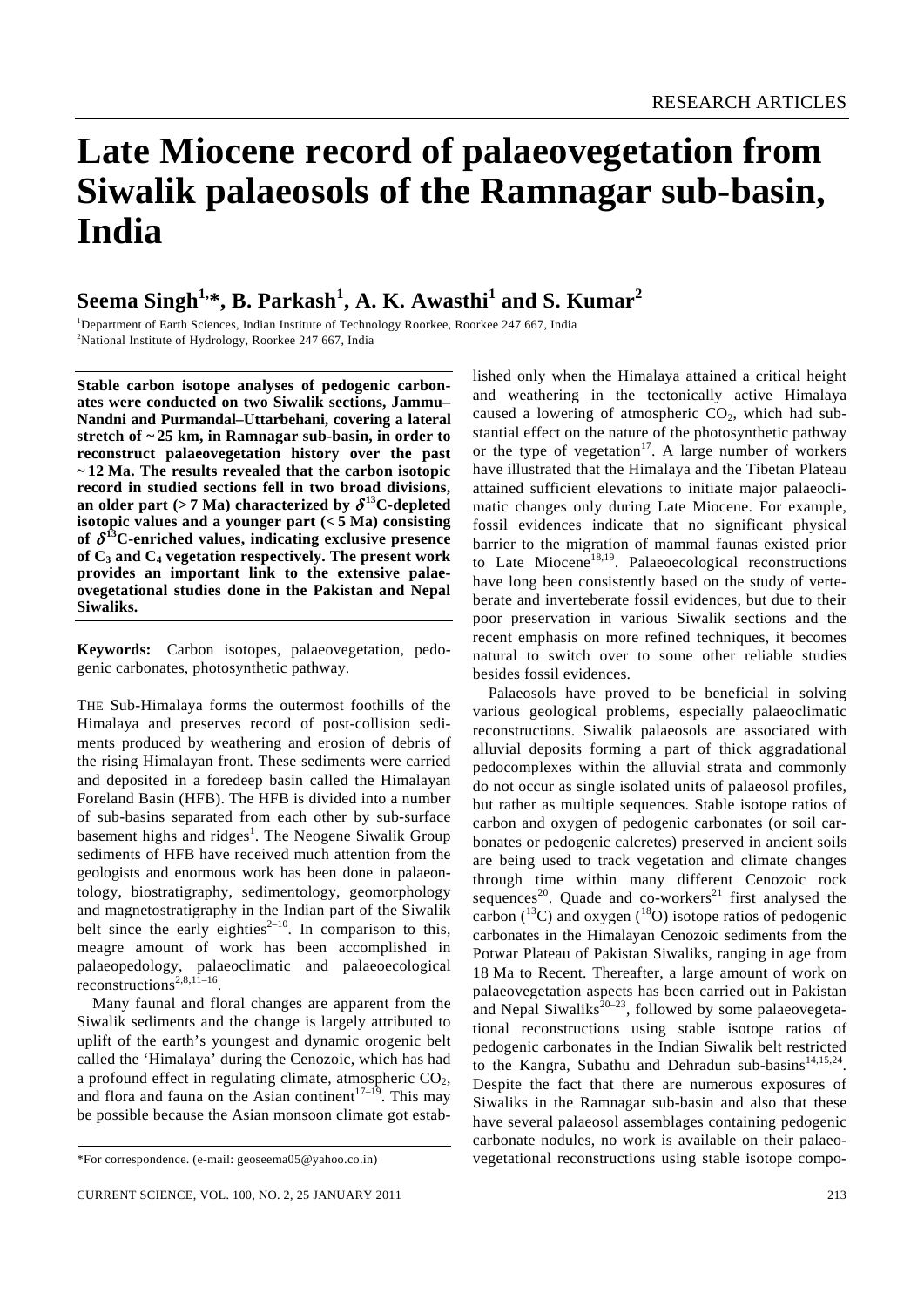sition. In view of this, for the present study two Siwalik sections in the Ramnagar sub-basin have been considered, viz. Jammu–Nandni (J–N) and Purmandal– Uttarbehani (P–U) in Jammu and Kashmir, India.

 An attempt has been made to use carbon isotope ratios of pedogenic carbonates as proxy palaeo-records in order to reconstruct palaeovegetational history of the Ramnagar sub-basin since Late Miocene. The present work may provide a good opportunity for more studies in the Jammu region, which could reveal important and significant information on past climate and vegetation history of the NW part of the foreland basin and consequently offer a good link for global palaeovegetation correlation since late Miocene.

#### **Study area**

The study area comprises low-lying Siwalik hills sloping gently towards south, but gradually becoming steep as we move northward. The Siwalik Group has developed all along the southern margin of the Himalayan mountain belt as the folded, faulted and uplifted part of the Himalayan foreland basin and is stratigraphically divided into Lower, Middle and Upper Siwaliks ranging in age from Mid-Miocene to Lower Pleistocene. We carried out carbon isotope analysis of soil carbonate, largely nodules, from two Indian Siwalik sections: J–N and P–U,



**Figure 1.** Geological map showing location of the studied sections: Jammu–Nandni (J–N) and Purmandal–Uttarbehani (P–U) (modified after Dey *et al.*<sup>53</sup> and Pandita and Bhat<sup>6</sup>).

which are placed laterally  $\sim$  25 km from each other (Figure 1). Both the studied sections fall in Ramnagar sub-basin of the Outer Himalaya between lat. 32°34′ and 32°80′, and long.  $74^{\circ}50'$  and  $75^{\circ}12'$  (Figure 1). The complete Siwalik Group stratigraphy of the Jammu area is given in Table 1.

### **Methodology**

#### *Analysis of soil carbonate in palaeosol beds*

In order to use stable isotope ratios of carbon and oxygen in the soil carbonate mineral to study its relationship with climate, it is necessary to eliminate the problem of carbonate or calcrete not formed by pedogenic processes in the soil, because the stable isotope ratios of carbon and oxygen in both organic and inorganic components of the plant soil environment can only record and integrate information relating to ecosystem/vegetation and climatic parameters, whereas groundwater carbonates do not have such a reliable mechanism $14$ . It is therefore a necessity and prerequisite action to first distinguish pedogenic and groundwater carbonates (non-pedogenic) in the palaeosols.

 Various field and micromorphological evidences have been used by different workers to distinguish pedogenic carbonates from non-pedogenic carbonates<sup>25–28</sup>, many of which are used in the present study and are also illustrated in Figures 2 and 3. For example, Birkeland<sup>25</sup> suggested that pedogenic carbonate is mainly micrite and has dry colours of 7.5YR7/4 to 10YR8/3, and the original grains have been forced apart (Figures 2 and 3). Pedogenic carbonate may be distinguished in the field from shallow groundwater carbonate by gradational contacts, palaeosol horizons above the zone of carbonate accumulation (particularly the presence of B/Bt horizon overlying a Bk or K horizon) and a vertical arrangement of peds, root traces, dessication cracks and tubules, and a groundwater rather than soil origin of carbonate is indicated by sharp contacts and lack of associated soil horizons<sup>26</sup> (Figure 2). Similarly, Pal *et al.*<sup>28</sup> concluded that pedogenic calcrete can be micritic, micro-sparitic or sparitic occurring as coatings, fillings and nodules affecting weathering of primary minerals, but has fabric similar to adjacent soil fabric, i.e. inclusion of primary minerals and usually occurs together with illuvial clay pedofeatures (Figure 3).

#### *Field analysis*

Extensive field work was done along road and river-cut exposures in the J–N and P–U sections. The identification and characterization of Siwalik palaeosols has been done by recording horizon-wise field properties<sup>29</sup>. Pedogenic carbonate is usually nodular, but is also present in forms like powdery and pedotubule (Figure  $2a-e$ ), as defined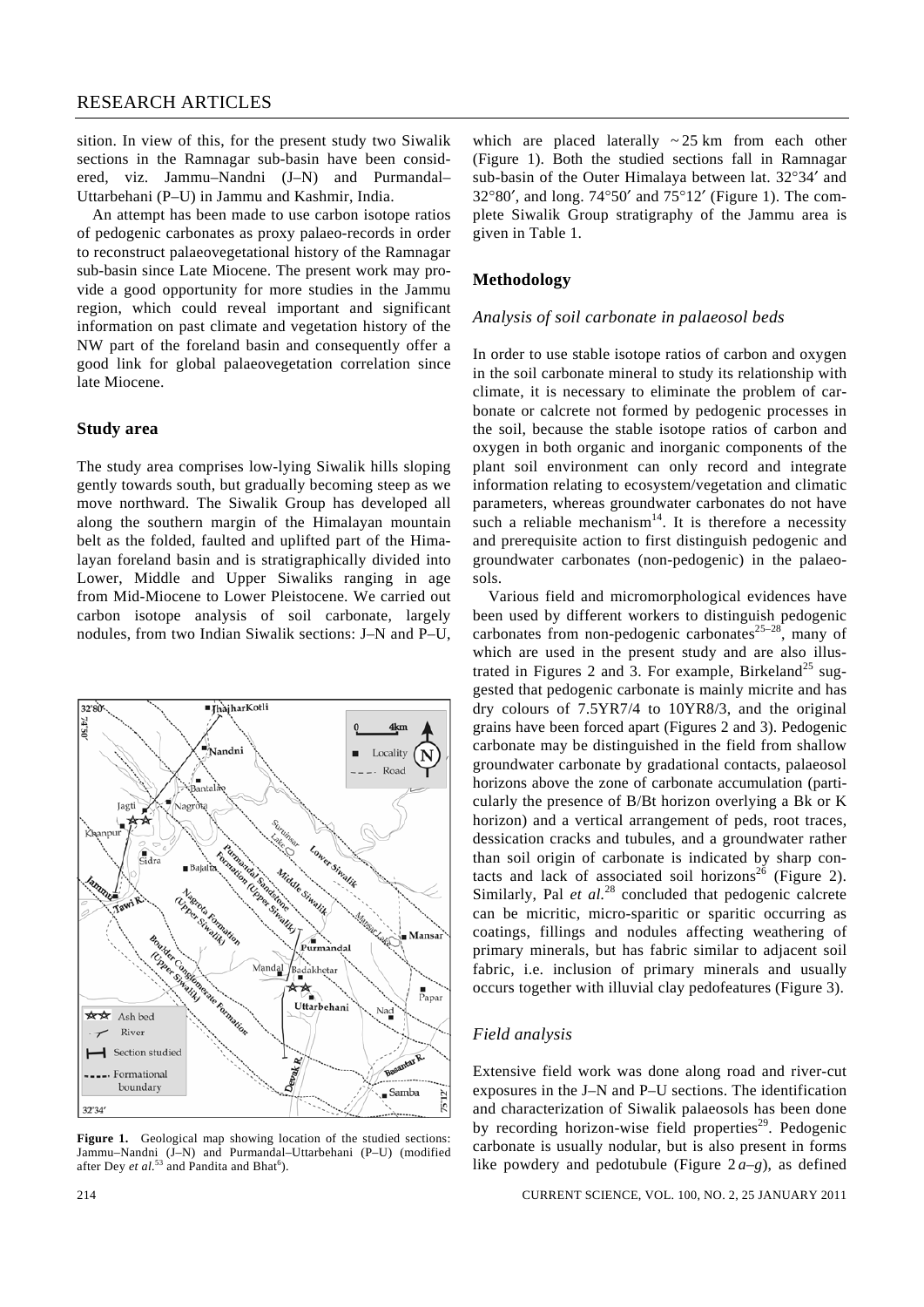| Siwalik | Potwar/Chandigarh, etc.               | Tawi Valley, Jammu               |
|---------|---------------------------------------|----------------------------------|
| Upper   | <b>Boulder Conglomerate Formation</b> | Tawi/Bahu Conglomerate Formation |
|         | Pinjor Formation                      | Nagrota Formation                |
|         | <b>Tatrot Formation</b>               | Purmandal Sst. Formation         |
|         | Dhokpathan Formation                  |                                  |
| Middle  | Nagri Formation                       | Bantalao/Mansar Formation        |
|         | Chinji Formation                      | Nandini Formation                |
| Lower   | Kamlial Formation                     | Jahjjar Formation                |

**Table 1.** Siwalik Group stratigraphy of Jammu region on the basis of palaeontology, lithology and palaeomagnetic studies (modified after Dasarathi<sup>51</sup>, Ranga Rao *et al.*<sup>3</sup> and Aggarwal *et al.*<sup>5</sup>)

by Wright and Tucker<sup>27</sup>, in the palaeosols and was collected from the respective pedons for analysis. Dilute (about 10%) hydrochloric acid carried in an eyedropper bottle was needed for testing the carbonate content of the samples by their effervescence during reaction with the  $\text{acid}^{29}$ . It is important to mention here that the sampling for pedogenic carbonates was confined to the B/Bk/BChorizons and at least more than 30 cm deep from the surface of the palaeosol profile to avoid any possible surficial alteration of  $CO<sub>2</sub>$  composition in the carbonate due to exchange with the atmosphere. Sampling of carbonate nodules from the C-horizon was avoided in order to exclude the possibility of mixing of the detrital nonpedogenic carbonates present in the parent material with the pedogenic carbonates. The pedogenic carbonates were distinguished from the groundwater carbonates while sampling on the basis of one or more of the field characters as described earlier (Figure 2).

#### *Laboratory analysis*

*Micromorphological analysis:* Before proceeding to the laboratory techniques for isotopic analysis, the collected pedogenic carbonate samples from the field were checked for their pedogenic nature. This was done by crosschecking with thin-section study of samples, and the presence of various pedogenic micromorphological features in accordance with studies by various workers<sup>26-28,30</sup> further confirmed the pedogenic origin of calcium carbonate (Figure 3).

 Micromorphological features often serve as first-order criteria in evaluating diagenesis of sediments. Preservation of micrite and absence of obvious recrystallization should indicate relatively lesser occurrence of diagenetic alteration, and the measured  $\delta^{18}$ O and  $\delta^{13}$ C values are primary. The dominantly micro-sparitic groundmass, partial replacement of micrite by microspar, and nonluminescence of all the groundmass components suggest that diagenetic alteration (post-calcrete nodule formation) is insignificant in altering the isotopic values<sup>31</sup>. Singh *et al.*32 have shown the occurrence of diagenesis of Lower Siwalik palaeosols in the Katilu Khad section from the Kangra sub-basin. In a similar manner, we have found the

presence of sparite calcite veins and less micritic textures in the oldest analysed Lower Siwalik sediments in the J–N section, and as we move from the Lower Siwalik to Middle Siwalik sediments, finer-grained micritic textures become abundant, ultimately dominating the Upper Siwalik sediments (Figure 3).

 However, various workers have cited that the diagenesis of sediments is more likely to alter the  $\delta^{18}$ O values, rather than  $\delta^{13}$ C values<sup>33–37</sup>. The reasons for contrasting preservation of oxygen versus carbon isotopic compostions are well known and relate to the fact that a typical molar water/rock ratio between natural waters and limestone is  $10^3 - 10^4$  times larger for oxygen than for carbon<sup>38</sup>. Hence, fluids are far more likely to alter  $\delta^{18}$ O than  $\delta^{13}$ C values of cabonates. This means  $\delta^{18}$ O values of palaeosol carbonates will have larger probability of alteration by diagenesis than  $\delta^{13}$ C values from the same bed. For example, co-existing micrite and sparite from buried palaeosol nodules in Eocene sediments in Wyoming showed that  $\delta^{13}$ C values are essentially unchanged by recrystallization, but  $\delta^{18}$ O values were often 4–8‰ depleted in  $^{18}$ O in sparite<sup>33</sup>. In a similar manner, the palaeosol carbonates from the Eocene Willwood Formation show that the effects of recrystallization during diagenesis do not significantly shift the  $^{13}$ C content of nodules, although these nodules become depleted by upto 10‰ in  ${}^{18}O$  during diagenetic recrystallization<sup>34</sup>. Also, Cerling *et al.*<sup>39</sup> illustrated that the original  $\delta^{13}$ C values of organic matter and pedogenic carbonate from palaeosols of Pleistocene to late Miocene in Pakistan were not altered by diagenesis. In view of this, we assume insignificant alteration of  $\delta^{13}$ C isotopic values due to diagenesis, if any, of the Lower Siwalik palaeosols.

*Isotopic analysis:* For isotopic analyses of the nodules, they were first washed in mild HCl to remove any modern carbonate sticking to the outer surface. The nodules were then powdered in agate mortar and left for drying in an oven prior to conversion to  $CO<sub>2</sub>$  with phosphoric acid (specific gravity 1.88). Isotopic analyses were performed on G. V. Instruments Isoprime Continuous Flow Mass Spectrometer at the National Institute of Hydrology, Roorkee, India. Samples were reacted in individual vials,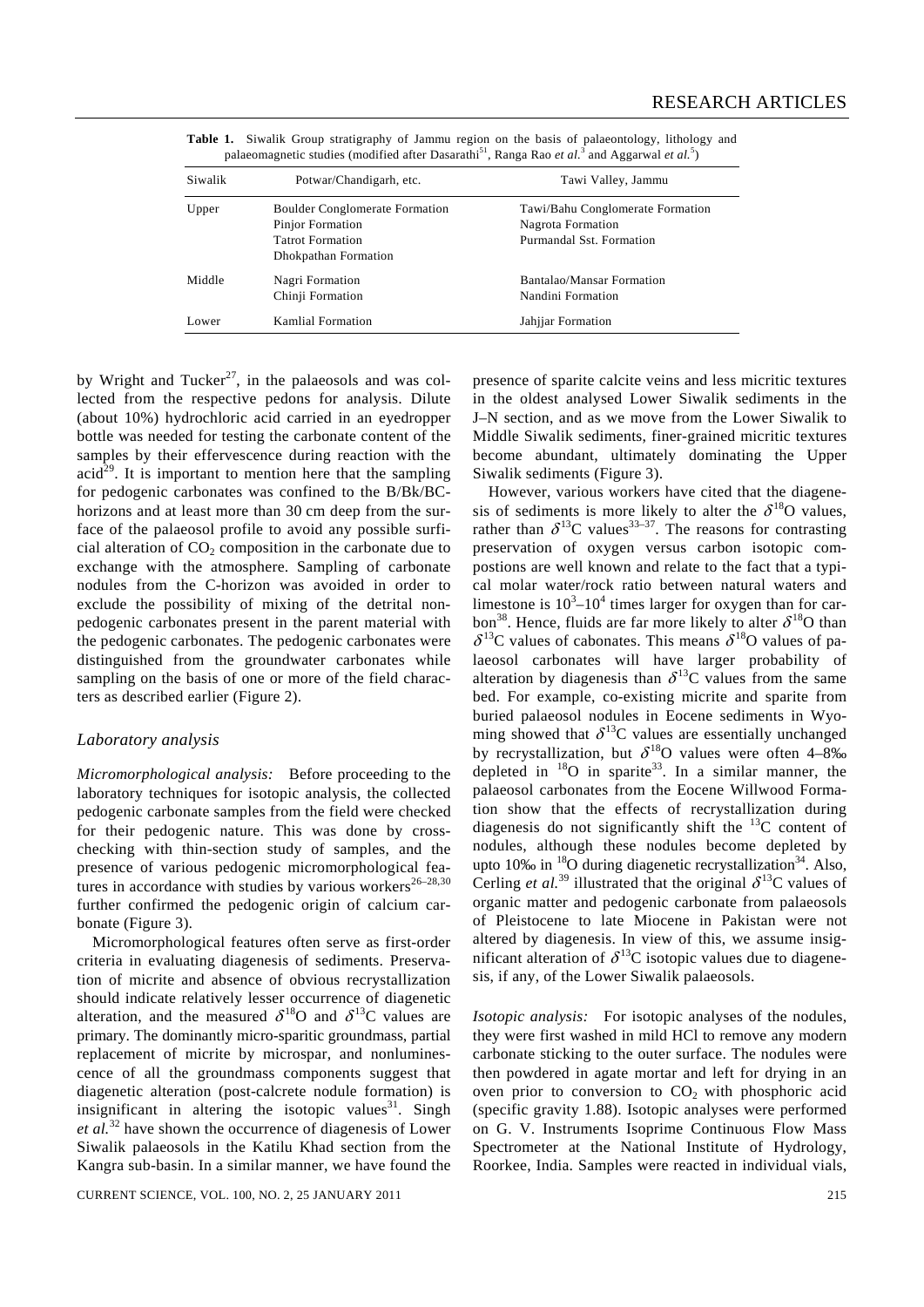# RESEARCH ARTICLES



**Figure 2.** Different forms of pedogenic carbonate nodules in the palaeosols of the studied sections. The white, green and yellow ellipses indicate nodular, powdery and tubular/rhizome forms of carbonates respectively. Pedogenic carbonate nodules: (*a*) having pale-brown colour (10YR7/3) in the Upper Siwalik subgroup of the J–N section. Diameter of coin used as scale is ~ 2.2 cm; (*b*) In the red palaeosol of the Lower Siwalik subgroup in the J–N section, Jhajharkotli. Each white and black unit in the scale is  $\sim 1$  cm; (*c*) In the yellow palaeosol of the Upper Siwalik Nagrota Formation in the J–N section; (*d*) In the lower red and upper gleyed palaeosol of the Upper Siwalik Nagrota Formation in the P–U section. Note the gradational nature of palaeosol horizons. Spade used as scale is ~ 26 cm; (*e*) In the gleyed palaeosol of the Upper Siwalik Nagrota Formation in the P–U section. Diameter of coin used as scale is  $\sim$  2.4 cm; ( $f$ ) In the moderately developed light-brown palaeosol of the Middle Siwalik subgroup in the J–N section. Note the presence of B horizon overlying the carbonate horizon (i.e. Bk); (*g*) In the palaeosol of the Upper Siwalik subgroup in the J–N section. Pen used as scale is ~ 15 cm; (*h*) Light brownish-red palaeosol showing shallow groundwater carbonate nodules in the Siwalik Group of the J–N section. Note the almost parallel alignment of the groundwater nodules along the bedding, indicating the direction of groundwater flow and the sharp contact between the lithologies, and (*i*) Shallow groundwater carbonate nodules in the Siwalik Group. Note the presence of sharp contacts and lack of associated soil horizons. Pen used as a scale is  $\sim$  15 cm.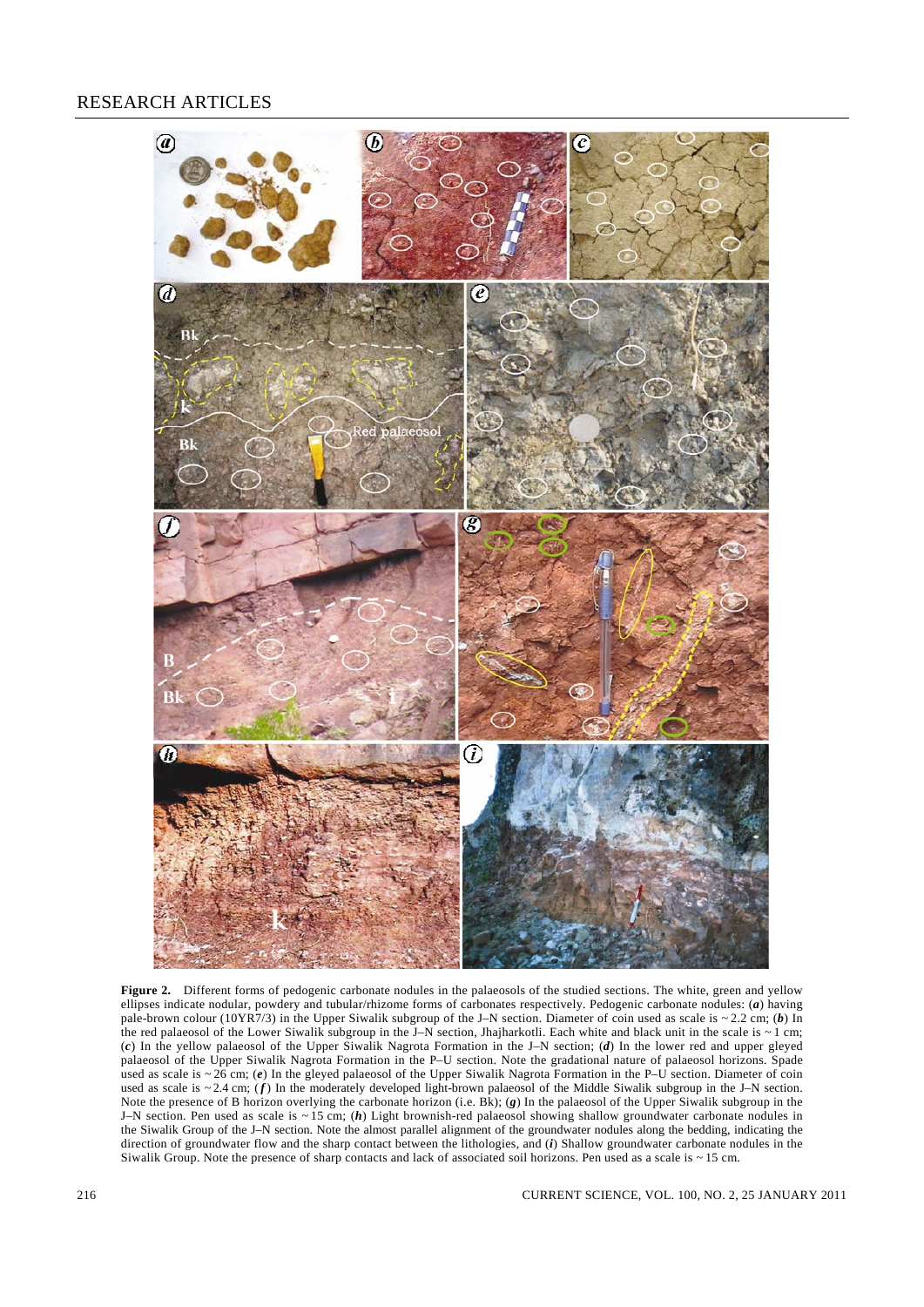# RESEARCH ARTICLES



**Figure 3.** *a*, Typic micritic pedogenic carbonate nodule in the youngest analysed Upper Siwalik palaeosol, XPL. *b* and *c*, Large carbonate nodules present in well-developed ped consisting of micritic (m) to sparitic (s) textures during different stages of carbonate formation in the Upper Siwalik palaeosol. Note the sparitic to micro-sparitic filled abundant root traces (r). Smaller alphabets written in black represent the different stages of formation of the carbonate nodules, XPL. *d*, Well-preserved calcite grain in the Upper Siwalik palaeosol, XPL. *e*, Well-developed, largely micritic to micro-sparitic, carbonate nodule in the upper Middle Siwalik palaeosol, XPL. *f*, Micro-sparitic pedogenic carbonate nodule in the Middle Siwalik palaeosol. Note the ferran hypocoating and presence of primary minerals (largely quartz grains) in the nodule, XPL. *g*, Presence of abundant sparry calcite vein fillings in a channel/root in the palaeosols of the Lower Siwalik Formaion in the J–N section, PPL. Note the presence of soil groundmass matrix in the carbonate.

eliminating the risk of cross-contamination from one sample to the next. Instrumental precisions are  $\pm 0.12\%$ for  $\delta^{13}$ C value and  $\pm$  0.15‰ for  $\delta^{18}$ O value.

 Measurements of stable isotopes were done in terms of abundance ratios, i.e. atomic mass of heavy atom to the atomic mass of light atom. Only the relative difference in the ratio of the heavy isotope to the more abundant light isotope of the sample with respect to a standard (or reference) was determined. The difference was designated by  $\delta$ . If the  $\delta$  value is positive, it refers to the enrichment of the sample in the heavy-isotope species with respect to the standard, whereas a negative value corresponds to the sample depleted in the heavy-isotope species. Generally,  $\delta$  units are quoted relative to an internationally recognized standard, which is arbitrarily set to 0‰. In the present study, the isotopic results for carbon are presented in the usual notation as the per mil (‰) deviation of the sample  $CO<sub>2</sub>$  from the VPDB standard, where  $R = {}^{13}C/{}^{12}C$ , using

 $\delta = [(R_{\text{sample}}/R_{\text{standard}}) - 1] \times 1000.$ 

CURRENT SCIENCE, VOL. 100, NO. 2, 25 JANUARY 2011 217

Other reference materials used in the isotopic analyses, whose values are referenced with respect to VPDB, are IAEA marble CO-1 ( $\delta^{13}$ C = +2.48‰;  $\delta^{18}$ O = -2.44‰); IAEA calcite CO-8 ( $\delta^{13}$ C = -5.75‰;  $\delta^{18}$ O = -22.7‰); BaCo<sub>3</sub>-Loba  $(\delta^{13}C = -11.89\% \text{°}, \delta^{18}O = -5.66\% \text{°})$  and  $\text{Na}_2\text{Co}_3\text{-Loba}$  ( $\delta^{13}\text{C} = -25.62\%$ );  $\delta^{18}\text{O} = -17.46\%$ ).

*Age assignments:* A total of 93 samples (59 and 34 pedogenic carbonate nodules from J–N and P–U respectively) have been analysed. The analysed samples cover all the three subgroups of the Siwalik Group spanning a period from  $\sim$  12 to  $\sim$  0.4 Ma. Age estimates for different horizons in the studied Siwalik sections are based on palaeomagnetic dating $3,40$ . In both the studied sections, soil carbonate nodules were collected from the palaeosol horizons and their ages assigned from those of the corresponding palaeosol beds in the respective stratigraphic lithosections, whose ages are based on palaeomagnetic dates. The Lower–Middle Siwalik and Middle–Upper Siwalik boundaries in the J–N and P–U sections fall at 10.8 and 4.92 Ma respectively<sup>6,40</sup>.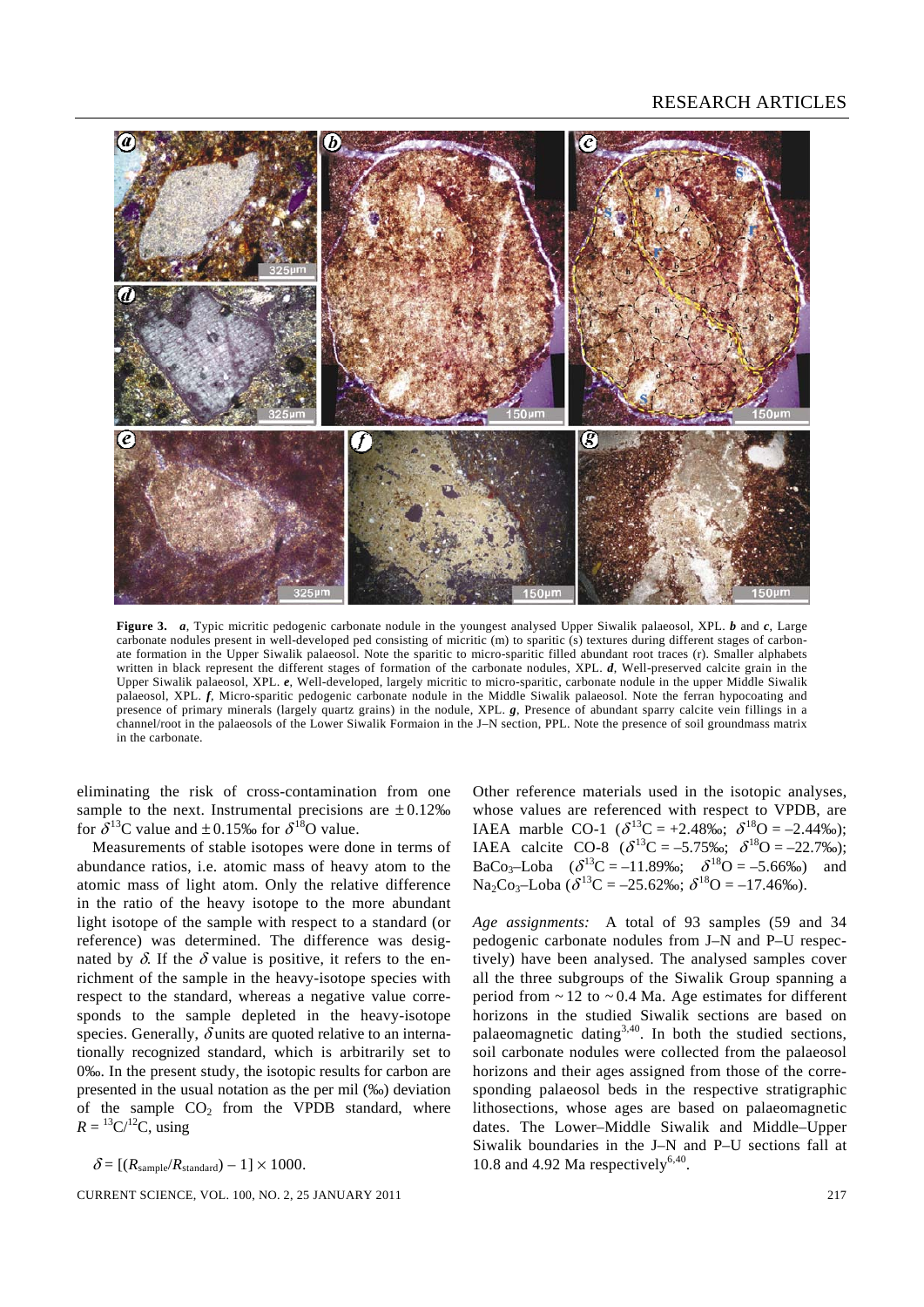#### **Results**

The carbon isotopic record of pedogenic carbonates in palaeosol beds of the studied sections when plotted against age falls into two broad divisions; an older part characterized by  $\delta^{13}$ C-depleted isotopic values (<-6‰) and a younger part showing  $\delta^{13}$ C-enriched isotopic values (> –6‰), which are named as Zones I and III respectively (Figure 4). This change in  $\delta^{13}$ C-values from the  $\delta^{13}$ C-depleted isotopic values in Zone I to  $\delta^{13}$ C-enriched isotopic values comprises a transition period, named as Zone II, of approximately 2 Ma (Figure 4). The period 12–7 Ma consists of Zone I comprising samples from the Lower Siwalik and the lower part of the Middle Siwalik subgroups having  $\delta^{13}$ C values between –11.36 and –7.48‰. The isotopic transition zone, i.e. Zone II, has  $\delta^{13}$ C values -9.43 to -4.88‰ and consists of samples from the upper part of the Middle Siwalik subgroup covering an approximate age between 7 and 5 Ma. The younger part of the studied sections ranging in age between 5 and 0.40 Ma, named as Zone III, comprises samples from the Upper Siwalik subgroup. The  $\delta^{13}C$ isotopic values in Zone III vary from –6.18 to +2.18‰.

#### **Discussion and conclusion**

A large number of workers have done palaeovegetational reconstructions from the carbon isotope ratios of



**Figure 4.** Plot showing variation of  $\delta^{13}$ C values of pedogenic carbonates of the studied sections against age. It divides the  $\delta^{13}$ C values into two broad divisions; an older part characterized by  $\delta^{13}$ C-depleted isotopic values (<- 6‰) and a younger part showing  $\delta^{13}$ C-enriched isotopic values (>– 6‰), which are named as Zones I and III respectively. This change in  $\delta^{13}$ C values with age from the  $\delta^{13}$ C-depleted isotopic values in Zone I to  $\delta^{13}$ C-enriched isotopic values comprises a transition period, named as Zone II, of approximately 2 Ma. The  $\delta^{13}C$  values are expressed in per mil (‰).

# *Selective intake of 12C and 13C by different types of vegetation*

The stable carbon isotope ratio of soil organic matter/ humus and pedogenic carbonate in palaeosols can be directly used to reconstruct palaeovegetation present during pedogenesis<sup>33,39</sup>. This is because plants metabolize and in the process fractionate carbon isotopes along three distinct photosynthetic pathways<sup>41,42</sup>. This means different types of vegetation present during soil formation can be distinguished broadly into three plant groups on their characteristic carbon isotope ratios.

The stable isotopes  ${}^{12}C$  and  ${}^{13}C$  are found in rocks and palaeosols of all geological ages<sup>43</sup>. These carbon isotopic values  $(\delta^{13}C)$  are affected by a variety of physical, chemical and biological processes. The key photosynthetic enzyme of plants, Rubisco, selects the light isotope  $(1^2C)$  preferentially to the heavy isotope  $(1^3C)$ , so that plant organic matter is isotopically much lighter  $(\delta^{13}C)$ more negative) than the atmospheric or oceanic  $CO<sub>2</sub>$  from which it was derived. The  $\delta^{13}$ C values of pedogenic carbonate are 14–17‰ enriched than the plant organic matter. Majority of the continental plants (i.e. virtually all trees, shrubs, herbs and a few grasses favoured by a cool growing season) employ a photosynthetic pathway creating at first a three-carbon phosphoglyceric acid using  $C_3$  or Calvin–Benson photosynthetic cycle. Plants which use a photosynthetic pathway creating at first a four-carbon malic and aspartic acid are called  $C_4$  plants, as they use  $C_4$  or Hatch–Slack photosynthetic cycle.  $C_4$  plants include most of the grasses favoured by a warm growing season and a few shrubs in the families Euphorbiaceae and Chenopodiaceae. The  $C_3$  plants fractionate carbon isotopes more intensely, and so have more negative  $\delta^{13}C$ values than the C<sub>4</sub> plants<sup>43</sup>. The  $\delta^{13}$ C values for C<sub>3</sub> plants range from  $-22\%$  to  $-38\%$  with an average of  $-27\%$ , whereas values for  $C_4$  plants range from  $-9\%$  to  $-21\%$ with an average value of –13‰, and hence these distinct  $\delta^{13}$ C isotopic values between C<sub>3</sub> and C<sub>4</sub> plants make them different from each other<sup>44–46</sup>. The third type of plants have crassulacean acid metabolism (CAM) photosynthetic cycle, which includes desert succulents<sup> $47$ </sup> and shows a natural range of  $\delta^{13}$ C values between -10‰ and –20‰. This photosynthetic pathway is in some ways a combination of  $C_3$  and  $C_4$  pathways, but these plants are geographically restricted $48$  and are not important components of any ecosystem outside deserts<sup>21</sup>. In view of this and the fact that the analysed samples do not form part of the desert ecosystem, these CAM plants are not taken into account in the present study.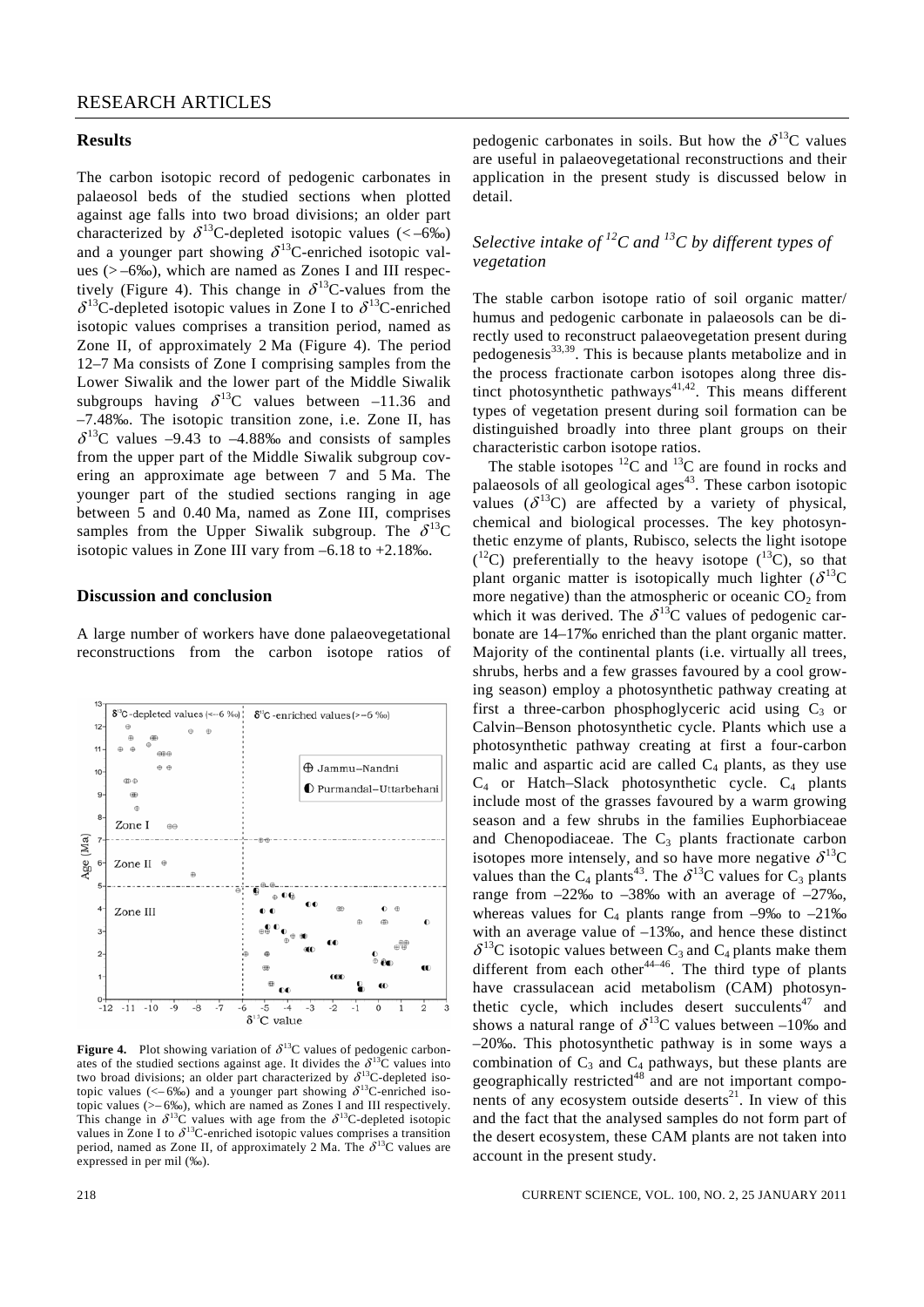

**Figure 5.** The  $\delta^{13}C$  values of pedogenic carbonate nodules plotted against age in the (*a*) J–N and (*b*) P–U sections. Dotted ellipse marks the first appearance of  $C_4$  plants at 7 Ma in the J–N section. (*c*) Composite plot of  $\delta^{13}C$  values against age from the studied sections. It divides the  $\delta^{13}$ C values into two broad divisions; an older part characterized by  $\delta^{13}$ C-depleted isotopic values (<–6‰) and a younger part showing  $\delta^{13}$ C-enriched isotopic values (>–6‰), which are named as Zones I and III respectively. Zone I indicates the exclusive presence of  $C_3$  plants, whereas Zone III indicates the exclusive presence of  $C_4$  plants on the basis of  $\delta^{13}C$  values. This change in vegetation with age from  $C_3$  to  $C_4$  plants comprises a transition period, named as Zone II, in which the presence of both  $C_3$  and  $C_4$  plants has been found. Dotted ellipse marks the first appearance of C<sub>4</sub> plants at 7 Ma in the J–N. The  $\delta^{13}$ C values are expressed in per mil (‰).

#### *Palaeovegetational reconstruction in the studied sections*

*J–N section:* A total of 59 pedogenic carbonate samples were analysed from the J–N section, which ranges in age between ~ 12 and 0.73 Ma. The  $\delta^{13}$ C values vary from  $-11.36\%$  to  $+1.22\%$ , and when plotted against age fall into three distinct zones: Zones I–III, characterized by the

presence of  $\delta^{13}$ C-depleted isotopic values, both  $\delta^{13}$ Cdepleted and -enriched isotopic values, and  $\delta^{13}$ C-enriched isotopic values respectively (Figure 5 *a*). The  $\delta^{13}$ C values vary between –11.36‰ and –7.48‰ in Zone I, ranging in age from  $\sim$  12 to 7.5 Ma. The depleted or negative nature of  $\delta^{13}$ C values in this zone imply vegetation composed of pure or nearly pure  $C_3$  plants and is also corroborative with  $\delta^{13}$ C value range for C<sub>3</sub> plants. The  $\delta^{13}$ C values

CURRENT SCIENCE, VOL. 100, NO. 2, 25 JANUARY 2011 219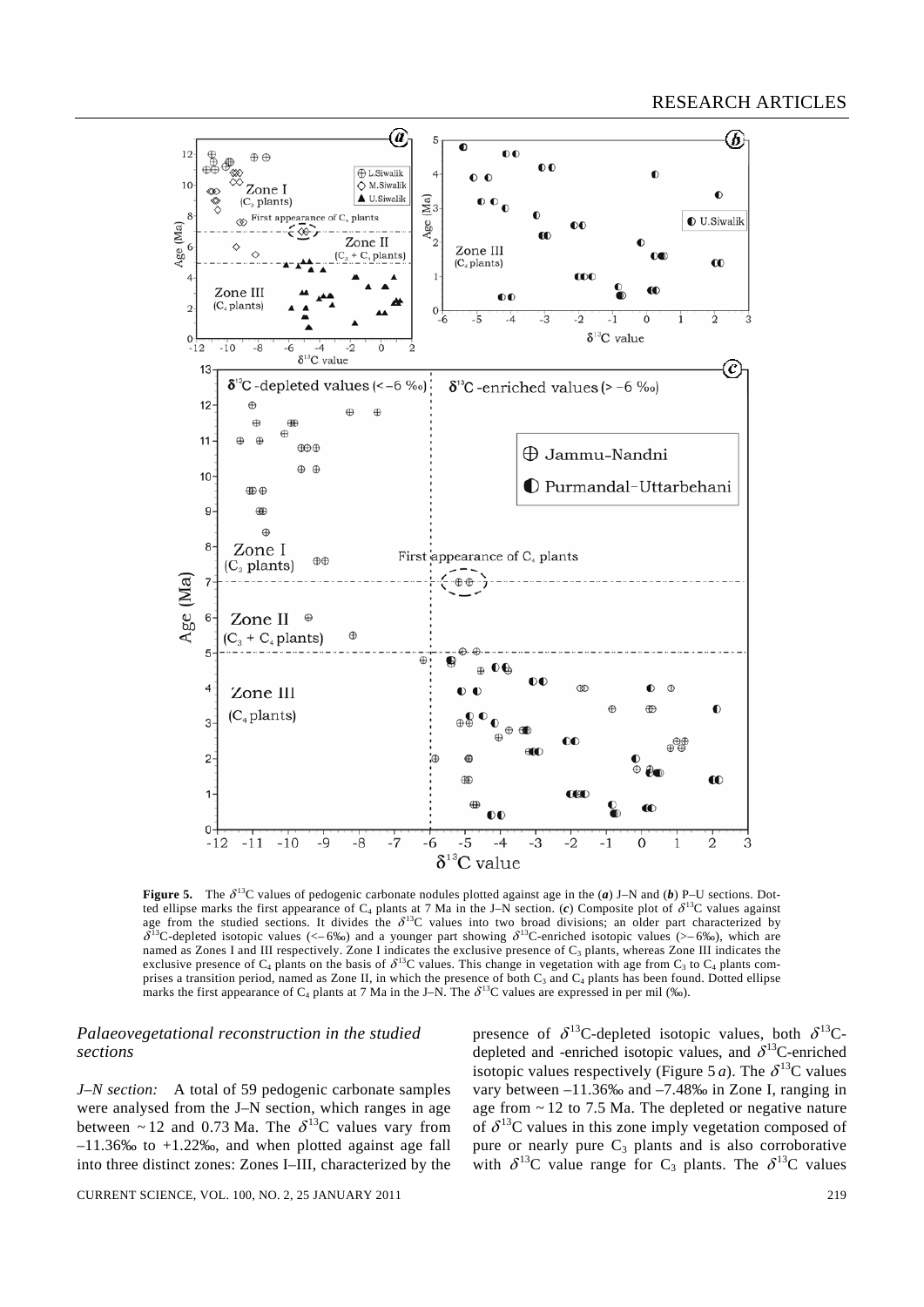| Place and latitude                                | Time of first appearance<br>of $C_4$ plants (Ma) | Reference     |  |
|---------------------------------------------------|--------------------------------------------------|---------------|--|
| Asia (Siwalik)                                    |                                                  |               |  |
| Jammu-Nandni, Jammu and Kashmir, India; 32°N      |                                                  | Present study |  |
| Kangra Valley, Ranital–Kotla section, India; 32°N | 6                                                | 15            |  |
| Potwar Plateau, Pakistan; 32°–33°N                | $7.4 - 7$                                        | 21            |  |
| Surai Khola, Nepal; $\sim$ 27 $\rm{°N}$           | 6.8                                              | 23            |  |
| East Africa; $3^{\circ}S - 5^{\circ}N$            | 8                                                | 48            |  |
| Central Africa; $\sim 16^{\circ}$ N               |                                                  |               |  |
| South Africa; $24^{\circ} - 25^{\circ}$ S         | 5                                                |               |  |
| North America; 20°–37°N                           | $6.8 - 5.5$                                      |               |  |
| North America; 40°–43°N                           | 4                                                | 50            |  |
| South America; 28°–32°S                           | $7.3 - 6.7$                                      | 52            |  |

**Table 2.** Approximate time of first appearance of C<sub>4</sub> plants in different parts of the earth, which shows the global nature of expansion of  $C_4$  plants during late Miocene

vary between –9.43‰ and –4.88‰ in Zone II, ranging in age from 7 to 5 Ma. These  $\delta^{13}$ C values indicate the presence of both  $C_3$  and  $C_4$  plants, and the first appearance of  $C_4$  plants started in this transition period at  $\sim$  7 Ma, with  $\delta^{13}$ C value of -4.88‰ (Figure 5 *a*). Zone III comprising 5–0.7 Ma shows the presence of  $\delta^{13}$ C-enriched isotopic values varying between –6.18‰ and 1.22‰. The  $\delta^{13}C$ values indicate the complete dominance of  $C_4$  vegetation after 5Ma (Figure 5 *a*).

*P–U section:* A total of 34 pedogenic carbonate samples were analysed from this section, which ranges in age between ~4.8‰ and ~0.40 Ma. The  $\delta^{13}$ C values are highly positive or enriched, and when plotted against age fall in Zone III of the J-N section. The  $\delta^{13}$ C values vary between  $-5.41\%$  and  $+2.18\%$ , and indicate the exclusive presence of  $C_4$  plants (Figure 5 *b*).

The composite plot of  $\delta^{13}$ C values against age in the J–N and P–U sections indicate that an older part characterized by  $\delta^{13}$ C-depleted isotopic values ranging in age between 12 and 7 Ma comprises exclusively of  $C_3$  vegetation (i.e. Zone I; Figure  $5c$ ). In a similar manner, the younger part ranging in age between 5 and 0.4 Ma, named as Zone III, consists of  $\delta^{13}$ C-enriched values and hence indicates exclusive presence of  $C_4$  vegetation (Figure  $5c$ ). Hence, the study area was dominated by  $C_3$  and  $C_4$  vegetation pre-7 Ma and post-5 Ma respectively, with a narrow transition period of 2 Ma (i.e. 7–5 Ma) consisting of both  $C_3$  and  $C_4$  plants (i.e. Zone II; Figure 5 *c*).

# *Palaeovegetational change during late Miocene: local or global*

It has been shown earlier that pre-7 Ma there was exclusive presence of  $C_3$  plants and then at 7 Ma the first appearance of  $C_4$  plants took place, which became dominant by 5 Ma. What becomes interesting is that this dramatic change in vegetation during late Miocene was not a local phenomenon, but rather global. This is because it has been shown by many workers that the carbon isotopic trends of palaeosol carbonate, fossil mammal tooth enamel and terrestrially derived organic matter from Pakistan, South America and North America, and Africa indicate a period of substantial ecological change to  $C_4$ -dominated vegetation between 8 and 4 Ma (ref. 49). The present data also reveal a pronounced change in vegetation from  $C_3$  to  $C_4$  after 7 Ma. This striking change from  $C_3$  to  $C_4$  vegetation was first noted in palaeosol carbonates in the Siwalik sediments of the Potwar Plateau, Pakistan<sup>21</sup>. Subsequent studies from other parts of the earth showed that this change in vegetation from  $C_3$  to  $C_4$ at different places did not occur abruptly, but gradually within a narrow time range largely from 8 to 5 Ma (Table 2). This difference is attributed to latitudinal variation of places on the earth. Compared to high-latitude areas, the change occurred earlier at lower latitudes where the threshold for  $C_3$  photosynthesis was higher at elevated temperatures<sup>50</sup>. Table 2 shows this latitudinal variation and global nature of  $C_4$  expansion during the Upper Miocene.

The evidences thus far indicate that the change from  $C_3$ to  $C_4$  vegetation in the late Miocene was a major palaeoecologic event in the earth's terrestrial history and the causes behind this evolutionary phenomenon have remained controversial since its discovery. To find out the possible drivers of  $C_4$  expansion, we must first have more such studies from the Indian Siwaliks which are well exposed all along the Himalayan belt. The present work constitutes a small part from the Siwaliks in the Ramnagar sub-basin and provides opportunities for further studies in this region as it offers an important link to the extensive palaeovegetational studies done in the Pakistan and Nepal Siwaliks.

<sup>1.</sup> Raiverman, V., *Foreland Sedimentation in Himalayan Tectonic Regime: A Relook at the Orogenic Process*, Bishen Singh Mahendra Pal Singh, Dehradun, 2002, p. 378.

<sup>2.</sup> Shukla, A., Palaeopedology of the Overbank intervals of the Lower Siwalik Subgroup (Kathgodam–Amritpur Section of Kumaun Himalaya, India). M.Sc. dissertation, University of Delhi, Delhi, 1984, p. 57.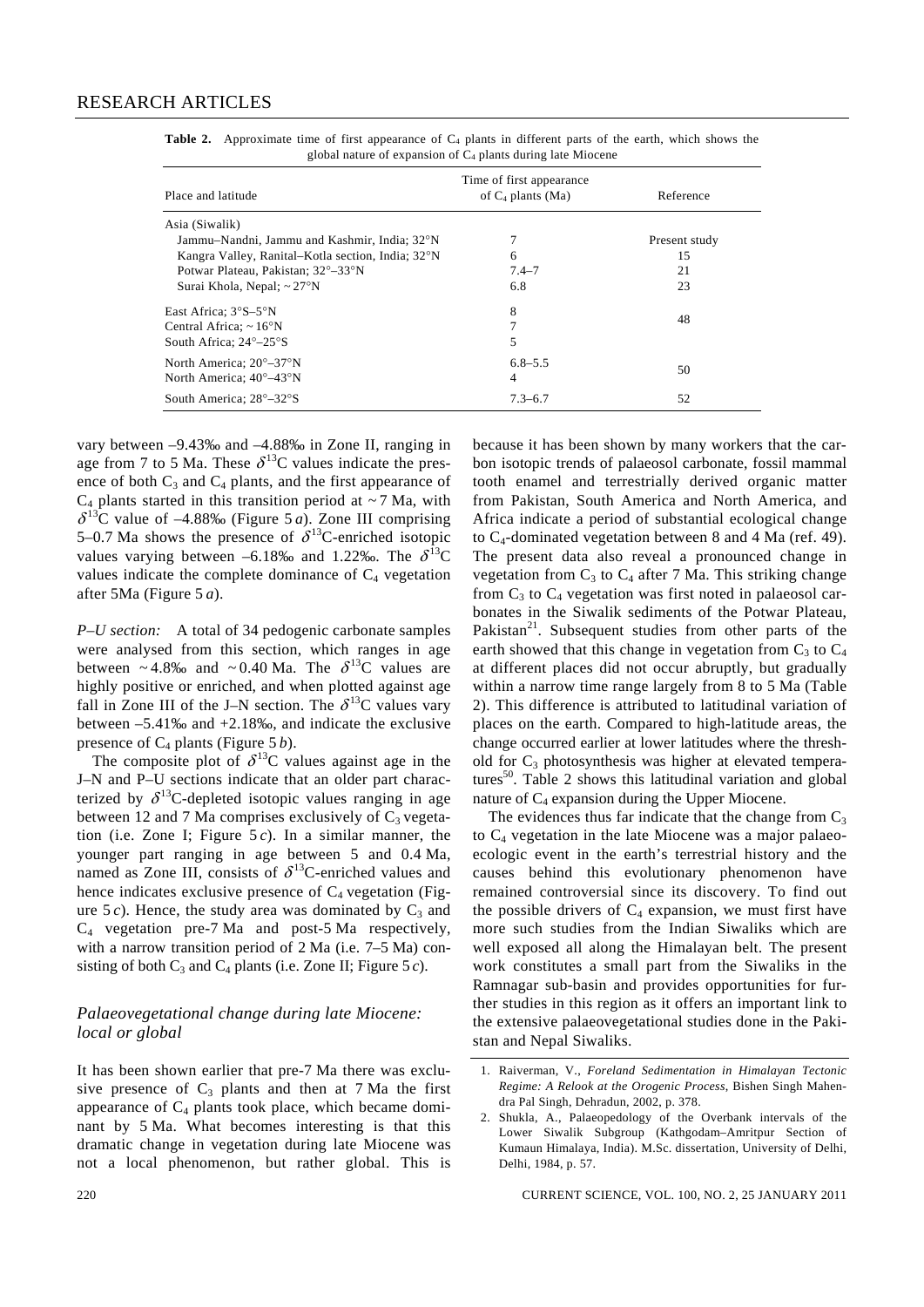- 3. Ranga Rao, A., Aggarwal, R. P., Sharma, U. N., Bhalla, M. S. and Nanda, A. C., Magnetic polarity stratigraphy and vertebrate paleontology of the Upper Siwalik Subgroup of Jammu Hills, India. *J. Geol. Soc. India*, 1988, **31**(4), 361–385.
- 4. Kumar, R. and Nanda, A. C., Sedimentology of the Middle Siwalik Subgroup of Mohand area, Dehradun valley, India. *J. Geol. Soc. India*, 1989, **34**(6), 597–616.
- 5. Aggarwal, R. P., Nanda, A. C., Prasad, D. N. and Dey, B. K., Geology and biostratigraphy of the Upper Siwalik of the Samba area, Jammu foothills. *J. Himalayan Geol*., 1993, **4**(2), 227–236.
- 6. Pandita, S. K. and Bhat, G. M., Temporal patterns of palaeoflow of Middle and Upper Siwalik Subgroups, Jammu. *J. Geol. Soc. India*, 1996, **48**, 211–219.
- 7. Bhat, G. M., Pandita, S. K. and Singh, R., Record of anastomosing fluvial and lacustrine deposition in the Upper Siwalik of Jammu, NW Himalaya, India. *J. Nepal Geol. Soc.*, 1997, **16**, 63–64.
- 8. Thomas, J. V., Parkash, B. and Mohindra, R., Lithofacies and palaeosol analysis of the Middle and Upper Siwalik Groups (Plio– Pleistocene), Haripur–Kolar section, Himachal Pradesh, India. *Sediment. Geol.*, 2002, **150**, 343–366.
- 9. Singh, T., Sharma, U. and Kumar, R., Soft sediment deformation in the Morni area, NW Sub-Himalaya. *Curr. Sci.*, 2007, **93**, 1151– 1155.
- 10. Singh, T., Tectonic implications of geomorphometric characterization of watersheds using spatial correlation: Mohand Ridge, NW Himalaya, India. *Z. Geomorphol.*, 2008, **52**, 489–502.
- 11. Johnson, G. D., Palaeopedology of Ramapithecus-bearing sediments, North India. *Geol. Rundsch.*, 1977, **66**, 192–216.
- 12. Retallack, G. J., Paleosols of the Siwalik Group as a 15 Myr record of South Asian palaeoclimate. *Mem. Geol. Soc. India*, 1995, **32**, 36–51.
- 13. Ganjoo, R. K., Verma, R. K. and Achyuthan, H., Lower Pleistocene palaeosols of the Upper Siwaliks in Jammu: evidence of seasonality. *J. Geol. Soc. India*, 2002, **60**, 371–379.
- 14. Ghosh, P., Padia, J. T. and Mohindra, R., Stable isotopic studies of paleosol sediment from Upper Siwalik of Himachal Himalaya: evidence from high monsoonal intensity during late Miocene? *Palaeogeogr*. *Palaeoclimatol. Palaeoecol.*, 2004, **206**, 103–114.
- 15. Sanyal, P., Bhattacharya, S. K., Kumar, R., Ghosh, S. K. and Sangode, S. J., Mio–Pliocene monsoonal record from Himalayan foreland basin (Indian Siwalik) and its relation to the vegetational change. *Palaeogeol. Palaeoclimatol. Palaeoecol*., 2004, **205**, 23– 41.
- 16. Kumaravel, V., Sangode, S. J., Siddaiah, N. S. and Kumar, R., Major element geochemical variations in a Miocene–Pliocene Siwalik paleosol sequence: implications to soil forming processes in the Himalayan foreland basin. *J. Geol. Soc. India*, 2009, **73**(6), 759–772.
- 17. Raymo, M. E. and Ruddiman, W. F., Tectonic forcing of late Cenozoic climate. *Nature*, 1992, **359**, 117–122.
- 18. Wang, C. Y., Shi, Y. L. and Zhou, W. H., Dynamic uplift of the Himalayas. *Nature*, 1982, **289**, 553–556.
- 19. Conroy, G., West, R. J. and Munthe, J., The Siwaliks of Nepal: recent contributions to vertebrate paleontology and biostratigraphy. In *Contributions to Himalayan Geology. 3. Geology of the Western Himalayas* (ed. Gupta, V. J.), Hindustan Publ., New Delhi, 1985, pp. 52–61.
- 20. Behrensmeyer, A. K. *et al*., The structure and rate of late Miocene expansion of  $C_4$  plants: evidence from lateral variation in stable isotopes in palaeosols of the Siwalik Group, northern Pakistan. *Geol. Soc. Am. Bull.*, 2007, **119**, 1486–1505.
- 21. Quade, J., Cerling, T. E. and Bowman, J. R., Development of Asian monsoon revealed by marked ecological shift during the latest Miocene in the northern Pakistan. *Nature*, 1989, **342**, 163– 166.
- 22. Quade, J. and Cerling, T. E., Expansion of  $C_4$  grasses in the Late Miocene of northern Pakistan: evidence from stable isotopes in

CURRENT SCIENCE, VOL. 100, NO. 2, 25 JANUARY 2011 221

palaeosols. *Palaeogeol. Palaeoclimatol. Palaeoecol*., 1995, **115**, 91–116.

- 23. Quade, J., Cater, M. L. J., Ojha, P. T., Adam, J. and Harrison, M. T., Dramatic carbon and oxygen isotopic shift in paleosols from Nepal and late Miocene environmental change across the northern Indian sub-continent. *Geol. Soc. Am. Bull.*, 1995, **107**, 1381–1397.
- 24. Thomas, J. V., Parkash, B., Mohindra, R., Bhattacharya, S. K. and Jani, R. A., Syndepositional tectonics and paleoclimatic implications of paleosols of the Plio–Pleistocene Siwalik Group, Haripur– Kolar section, Himachal Pradesh, India. *Himalayan Geol*., 2005, **26**, 327–345.
- 25. Birkeland, P. W., *Soils and Geomorphology*, Oxford University Press, New York, 1984.
- 26. Mack, G. H., Cole, D. R. and Trevino, L., The distribution and discrimination of shallow, authigenic carbonate in the Pliocene– Pleistocene Palomas Basin, southern Rio Grande rift. *Geol. Soc. Am. Bull.*, 2000, **112**, 643–656.
- 27. Wright, V. P. and Tucker, M. E., *Calcretes*, International Association of Sedimentologists Reprint Series, *Blackwel*, Scientific, Oxford, 1991.
- 28. Pal, D. K., Dasog, G. S., Vadivelu, S., Ahuja, R. L. and Bhattacharya, T., Secondary calcium carbonate in soils of arid and semiarid regions of India. In *Global Climate Change and Pedogenic Carbonates* (eds Lal, R. et al.), Lewis, USA, 2000, pp. 149–185.
- 29. Retallack, G. J., Field recognition of palaeosols. *Geol. Soc. Am. Spec. Publ.*, 1988, **216**, 1–20.
- 30. Sehgal, J. L. and Stoops, G., Pedogenic calcite accumulation in arid and semi-arid regions of the Indo-Gangetic alluvial plain of Erstwhile Punjab (India) – their morphology and origin. *Geoderma*, 1972, **8**, 59–72.
- 31. Andrews, J. E., Singhvi, A. K., Kailath, A. J., Kuhn, R., Dennis, P. F., Tandon, S. K. and Dhir, R. P., Do stable isotope data from calcrete record late Pleistocene monsoonal climate variation in the Thar desert of India. *Quaternary Res.*, 1998, **50**, 240–251.
- 32. Singh, S., Parkash, B. and Awasthi, A. K., Origin of red colour of Lower Siwalik palaeosols: A micromorphological approach. *J. Mt. Sci.*, 2009, **6**, 147–154.
- 33. Cerling, T. E., The stable isotopic composition of modern soil carbonate and its relationship to climate. *Earth Planet*. *Sci. Lett.*, 1984, **71**, 229–240.
- 34. Cerling, T. E., Carbon dioxide in the atmosphere: evidence from Cenozoic and Mesozoic paleosols. *Am. J. Sci.*, 1991, **291**, 377– 400.
- 35. Driese, S. G. and Mora, C. I., Physico-chemical environment of pedogenic carbonate formation in Devonian vertic palaeosols, central Appalachians, USA. *Sedimentology*, 1993, **40**, 199–216.
- 36. Morrill, C. and Koch, P. L., Elevation or alteration? Evaluation of isotopic constraints on paleoaltitudes surrounding the Eocene Green River Basin. *Geology*, 2002, **30**, 151–154.
- 37. Garzione, C. N., Dettman, D. L. and Horton, B. K., Carbonate oxygen isotope paleoaltimetry: evaluating the effect of diagenesis on paleoelevation estimates for the Tibetan plateau. *Palaeogeogr. Palaeoclimatol. Palaeoecol.*, 2004, **212**, 119–140.
- 38. Banner, J. L. and Hanson, G. N., Calculation of simultaneous isotopic and trace-element variations during rock–water interaction with applications to carbonate diagenesis. *Geochim. Cosmochim. Acta*, 1990, **54**, 3123–3137.
- 39. Cerling, T. E., Quade, J., Wang, Y. and Bowman, J. R., Carbon isotopes in soils and palaeosols as ecology and paleoecology indicators. *Nature*, 1989, **341**, 138–139.
- 40. Rao, R. A., Magentic polarity stratigraphy of the Upper Siwalik of northwestern Himalayan foothills. *Curr. Sci.*, 1993, **64**, 863–872.
- 41. Smith, B. N. and Epstein, S., Two categories of  ${}^{13}C/{}^{12}C$  ratios for higher plants. *Plant Physiol.*, 1971, **47**, 380–384.
- 42. Bender, M. M., Rouhani, I., Vines, H. M. and Black, C. C., 13C/12C ratio changes in crassulacean acid metabolism. *Plant Physiol*., 1973, **52**, 427–430.